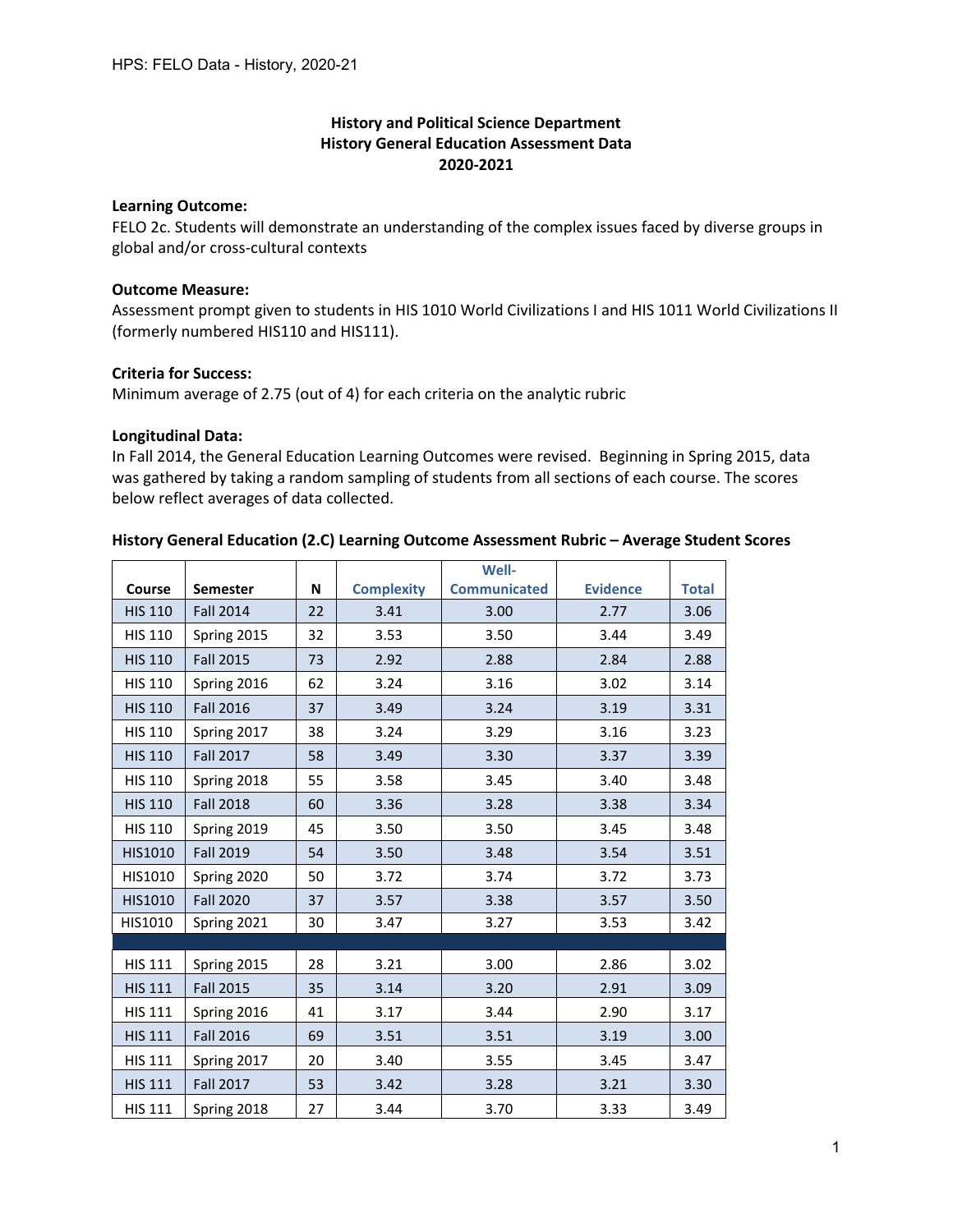| <b>HIS 111</b> | <b>Fall 2018</b> | 32 | 3.09 | 3.22 | 3.06 | 3.13 |
|----------------|------------------|----|------|------|------|------|
| <b>HIS 111</b> | Spring 2019      | 37 | 3.14 | 3.03 | 2.84 | 3.00 |
| <b>HIS1011</b> | <b>Fall 2019</b> | 28 | 3.50 | 3.18 | 3.50 | 3.39 |
| HIS1011        | Spring 2020      | 27 | 3.44 | 3.41 | 3.33 | 3.40 |
| HIS1011        | <b>Fall 2020</b> | 16 | 3.50 | 3.44 | 3.38 | 3.44 |
| HIS1011        | Spring 2021      | 30 | 3.20 | 3.40 | 3.00 | 3.20 |

## **Conclusions Drawn from Data:**

We are pleased that the students in our World Civilizations courses continue to exceed the minimum average in all categories. Our students are consistently achieving the goals set by this learning outcome. Across the board, student averages continue to be very consistent with prior semesters, and we are pleased that they have stayed strong even with all of the disruptions of the COVID-19 pandemic during the 2020-21 school year.

## **Changes to be Made Based on Data:**

We do not see any changes to make at this time, but will continue to focus on the types of learning that make these results so strong. In Fall 2019, we slightly changed the assessment prompt to better align with the learning outcome (particularly the inclusion of the words "*by diverse groups in global and/or cross-cultural contexts"*). If anything, we believe that this change will continue to result in even stronger student responses, since it gives more clarity to the assessment prompt.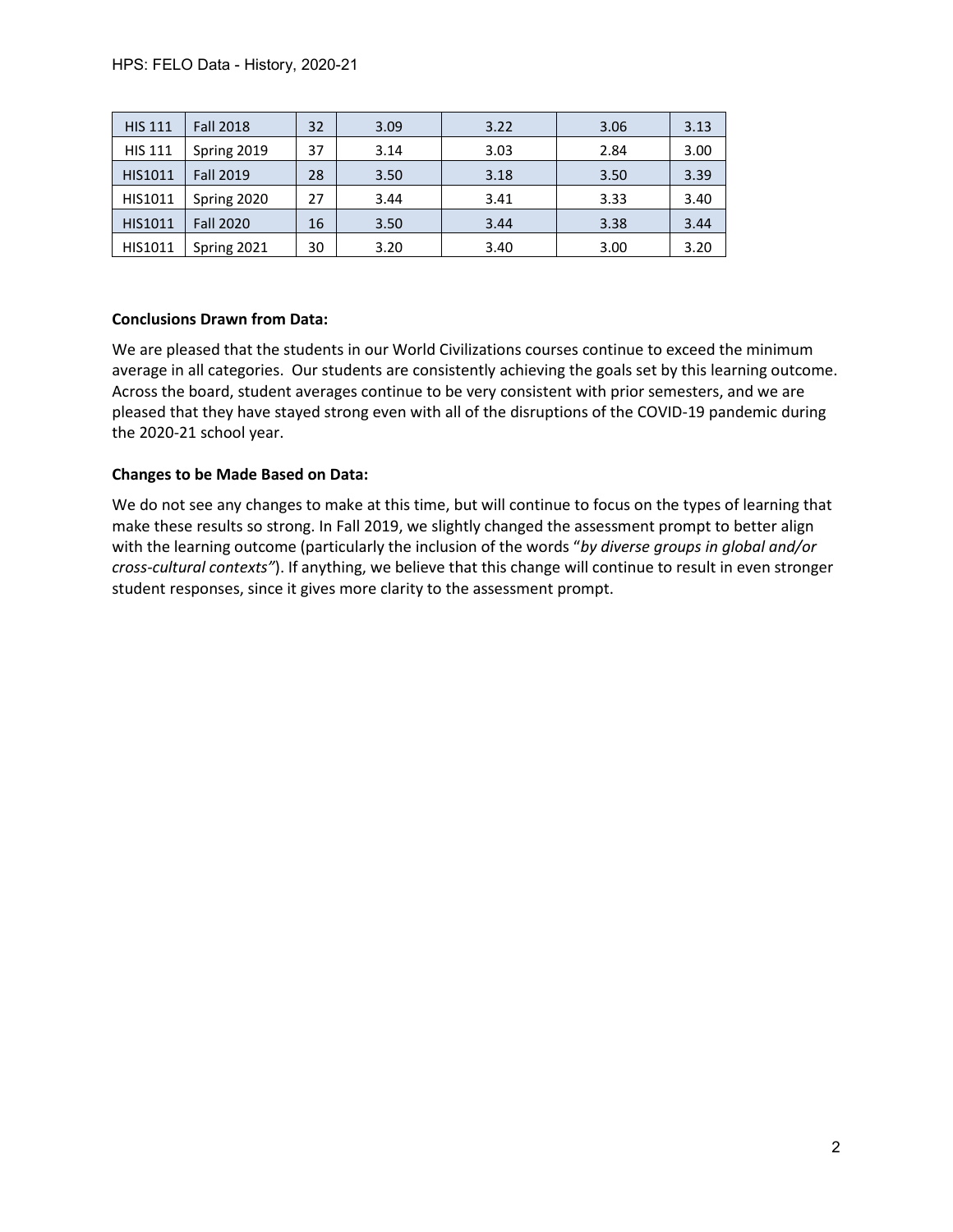## **Rubrics Used History General Education (2.C) Learning Outcome Assessment Rubric**

#### History assessment prompt beginning Fall 2019:

*When you look back over this entire course, which 3 historical events (or ideas/themes) faced by diverse groups in global and/or cross-cultural contexts are the most important to not forget? Given what you learned from the readings and lectures, describe and analyze each of them and explain their global significance. Make your case for why these should always be taught in world history courses.*

## Assessment prompt before Fall 2019:

*When you look back over this entire course, which 3 historical events (or ideas/ themes) do you think are the most important to not forget? Given what you learned from the readings and lectures, describe and analyze each of them and explain their global significance. Make your case for why these should always be taught in world history courses.*

*Evaluators are encouraged to assign a zero to any work sample or collection of work that does not meet benchmark (cell one) level performance.*

|                                   | Capstone (4 pts)                                                                                                                                                                             | Milestone (3 pts)                                                                                                                                                                      | Milestone (2 pts)                                                                                                                                                    | Benchmark (1 pt)                                                                  |
|-----------------------------------|----------------------------------------------------------------------------------------------------------------------------------------------------------------------------------------------|----------------------------------------------------------------------------------------------------------------------------------------------------------------------------------------|----------------------------------------------------------------------------------------------------------------------------------------------------------------------|-----------------------------------------------------------------------------------|
| Complexity<br>(1.000, 33%)        | Demonstrates a thorough<br>understanding of the<br>complexity of each of the<br>issues.                                                                                                      | Demonstrates an<br>adequate understanding<br>of the complexity of the<br>issues.                                                                                                       | Demonstrates an<br>awareness of the<br>complexity of the issues.                                                                                                     | Demonstrates minimal<br>awareness of the<br>complexity of the issues.             |
| Well-Communicated<br>(1.000, 33%) | Uses graceful language<br>that skillfully<br>communicates meaning to<br>readers with clarity and<br>fluency.                                                                                 | Uses straightforward<br>language that generally<br>conveys meaning to<br>readers.                                                                                                      | Uses language that<br>generally conveys<br>meaning to readers with<br>clarity, although writing<br>may include some errors.                                          | Uses language that<br>sometimes impedes<br>meaning because of errors<br>in usage. |
| Evidence<br>(1.000, 33%)          | Demonstrates skillful use<br>of high-quality, credible,<br>relevant sources to<br>develop ideas that are<br>appropriate for the<br>discipline and genre of the<br>writing. Includes detailed | Demonstrates consistent<br>use of credible, relevant<br>sources to support ideas<br>that are situated within<br>the discipline and genre<br>of the writing. Includes<br>some evidence. | Demonstrates at attempt<br>to use credible and/or<br>relevant sources to<br>support ideas that are<br>appropriate for the<br>discipline and genre of<br>the writing. | Demonstrates an attempt<br>to use sources to support<br>ideas in the writing.     |